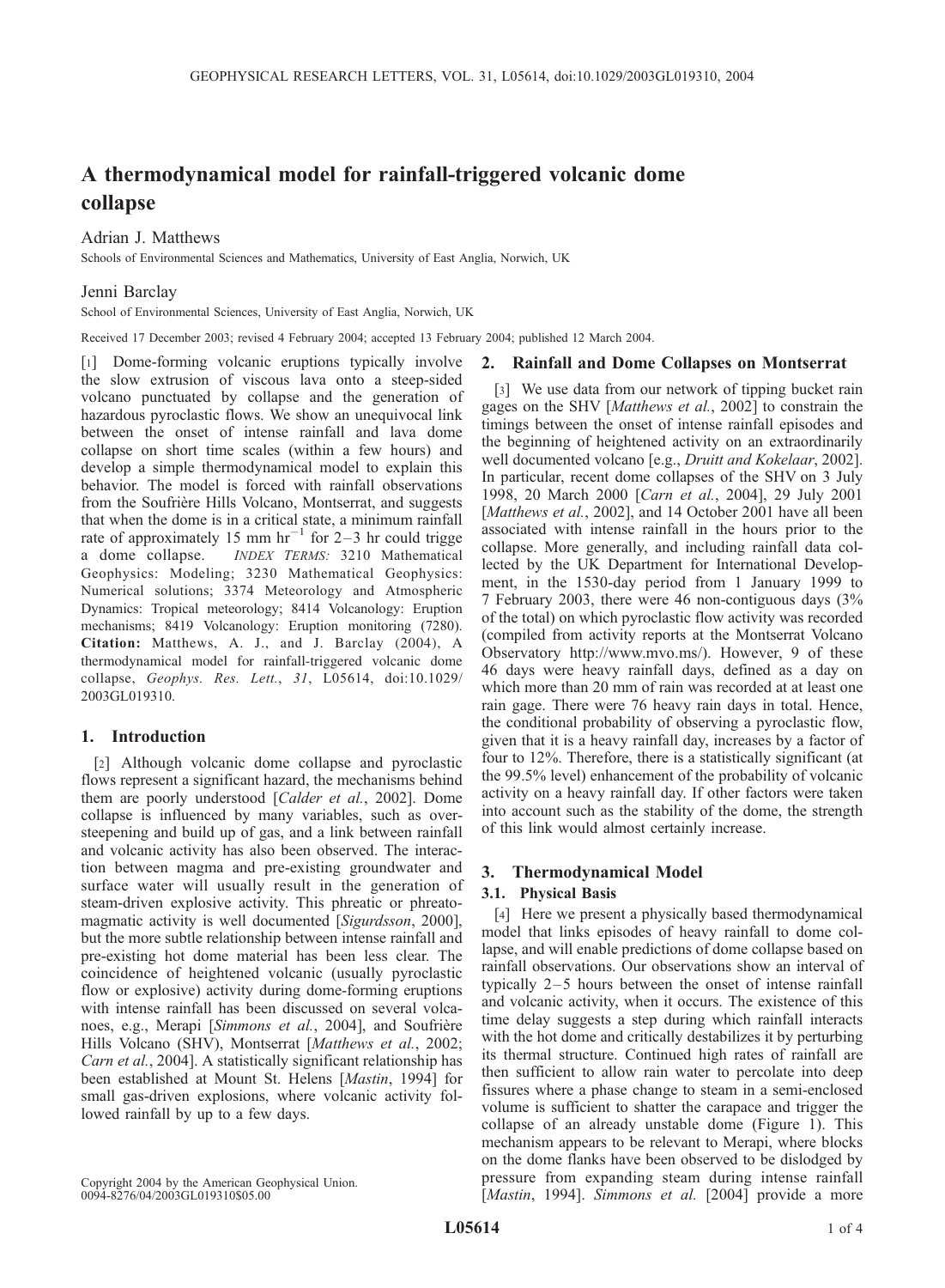

Figure 1. Schematic diagram of the thermodynamical model. (a) Fluxes of energy within and at the surface of the hot dome; diffusive heat flux  $F_D$ , surface radiative cooling  $F_R$ , convective heat flux  $F_C$ , background surface radiative warming  $F_B$ , surface latent heat flux  $F_E$ . The inset shows the detailed temperature structure at a surface fissure, and the accumulation of liquid water at the surface and percolation into surface fissures, once the surface has cooled to  $100^{\circ}$ C. (b) Vapourisation of water within the fissures into highpressure steam, leading to dome collapse and pyroclastic flows.

comprehensive analysis of the failure process relevant to this situation.

[5] Our hypothesis is that the generation of steam and destabilization of the dome requires two sequential processes: (i) cooling of the dome surface to  $100^{\circ}$ C by the vaporization of rainwater and (ii) percolation of sufficient rain water into the dome where it vaporizes and generates sufficient pressure to shatter the cooled carapace. The temperature increases rapidly with depth and we envisage rapid vaporization of water that has percolated below the surface. The resulting steam is not then free to expand as it is impeded by liquid water in the cooler upper layer, hence the steam generates high pressures. We use a one-dimensional model of the energy fluxes through the dome and at the surface, before and during periods of intense rainfall (Figure 1a). Energy (in the form of heat) diffuses upward from the interior of the dome  $(F_D)$  and is radiated  $(F_R)$  and convected  $(F_C)$  away at the surface. This is partially offset by a background net downward flux of radiation from the atmosphere  $(F_B)$ . At the onset of precipitation the evaporation of rainwater on contact with the hot surface of the dome generates a latent heat flux  $(F_E)$ . The temperature tendency of the dome is calculated from the total flux divergence. With suitable initial conditions and an imposed rainfall rate, the time taken  $(\tau_1)$  for the dome surface to cool to 100°C is predicted.

[6] Once this stage has been reached, subsequent rainfall is allowed to accumulate as an equivalent depth of liquid water at the surface. At each time step, a fraction of this liquid "reservoir" is evaporated to offset the diffusion of heat from below and to keep the surface temperature from exceeding  $100^{\circ}$ C. No allowance is made for rainfall runoff, which we assume to be small. Dome collapse occurs after a further time interval  $(\tau_2)$ , when enough liquid water has accumulated to allow percolation into surface fissures. From the ideal gas law, an instantaneous vaporization within the semi-enclosed fissures, with no change of volume, will generate pressures of up to 400 MPa, far in excess of the estimated cohesion strength of the dome rock of 1 MPa. In actuality, the vaporization process will not be instantaneous, and so the pressure generated will be less than this. However, we suggest that sufficient pressure will be generated within the carapace to destabilize the dome, initiating collapse and the generation of pyroclastic flows (Figure 1b). In predicting dome collapse it is thus the initial thermal state of the dome and the duration and intensity of the rainfall that is of critical importance.

[7] In this simple model, we neglect the advective heat flux due to degassing along fissures. This would help to both increase the temperature within the fissures, promoting the vaporization of liquid water and the generation of high pressures, and also generate high pressures directly as the upward flux of volcanic gases would be partially blocked by the liquid water in the carapace.

#### 3.2. Model Formulation

[8] In the dome interior the vertical flux of energy can be represented as a diffusive heat flux  $F_D = kdT/dz$ , where  $k =$  $2.6 \text{ W m}^{-1} \text{ K}^{-1}$  is the thermal conductivity of the andesitic dome rock [Spera, 2000],  $T$  is its temperature and  $z$  is the vertical coordinate (positive upward). At the surface  $(z = 0)$ there are additional energy fluxes. The upward radiative flux (of infra-red radiation) is  $F_R = \epsilon \sigma T_s^4$ , where  $\epsilon = 0.98$  is the thermal emissivity of the dome rock,  $\sigma = 5.67 \times$  $10^{-8}$  W m<sup>-2</sup> K<sup>-4</sup> is the Stefan-Boltzmann constant, and  $T_s$ is the surface temperature of the dome (in Kelvin). The upward flux of heat due to convection is modeled by  $F_C$  =  $\dot{C}_{H}c_{p}\rho_{a}u(T_{s}-T_{a})$ , where  $C_{H}=1.1\times10^{-3}$  is the exchange coefficient,  $c_p = 1004$  J kg<sup>-1</sup> K<sup>-1</sup> is the specific heat capacity at constant pressure of air,  $u = 5 \text{ m s}^{-1}$  is the estimated surface wind speed,  $T_a = 25^{\circ}\text{C}$  is the ambient air temperature, and  $\rho_a$  is the density of air, calculated using an average temperature  $\overline{T} = (T_s + T_a)/2$  and the ideal gas law  $p =$  $\rho_a R \overline{T}$ , where  $p = 9.5 \times 10^4$  Pa is atmospheric pressure and  $R = 287 \text{ J kg}^{-1} \text{ K}^{-1}$  is the specific gas constant for air. The exact dependency of the convective heat flux on temperature and other parameters is open to debate [Kesthelyi and Denlinger, 1996], but the results and conclusions for this model are not sensitive to this. The magnitude of the convective heat flux is typically  $30-40\%$  that of the radiative heat flux. There is also a background downward flux of solar and infra-red radiation which was set to  $F_B = -440 \text{ W m}^{-2}$ . During initial periods of rainfall, rain water evaporates on contact with the hot surface of the dome, generating a latent heat flux  $F_E = \rho_w r (L + \Delta T_{rain} c_w)$ , where  $\rho_w = 1000 \text{ kg m}^{-3}$ is the density of water, r is the rainfall rate in m s<sup>-1</sup>,  $L = 2.5 \times$  $10^6$  J kg<sup>-1</sup> is the latent heat of vaporization of water,  $\Delta T_{rain} = 75^{\circ}\text{C}$  (assuming an initial temperature for the rain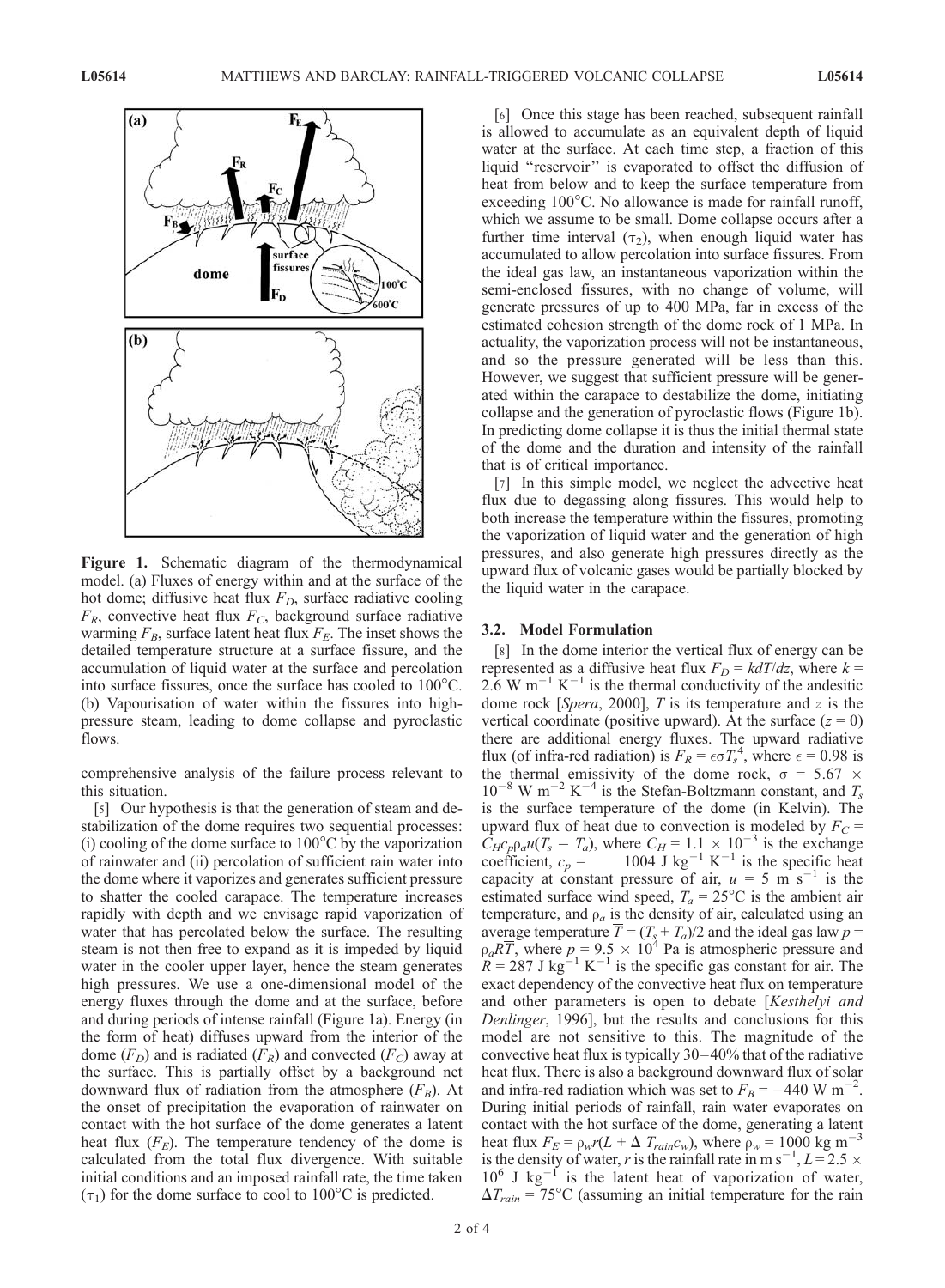water of 25°C and a boiling point of 100°C), and  $c_w$  = 4200 J kg<sup>-1</sup> K<sup>-1</sup> is the specific heat capacity of water.

[9] The temperature tendency of the dome is calculated from the total flux divergence  $dT/dt = (1/\rho_r c_r) dF/dz$ , where  $r_{\rm p} = 2600 \text{ kg m}^{-3}$  and  $c_{\rm r} = 1000 \text{ J kg}^{-1} \text{ K}^{-1}$  are the density and specific heat capacity [Couch et al., 2001] of the dome rock, respectively, and  $F = F_D + F_R + F_C + F_B + F_E$ . In the interior, this reduces to the diffusion equation  $dT/dt =$  $\kappa d^2 T/dz^2$ , where  $\kappa = k/(\rho_r c_r) = 1.0 \times 10^{-6}$  m<sup>2</sup> s<sup>-1</sup> is the thermal diffusivity of the dome rock. The model is discretised into levels of thickness  $\Delta z = 0.02$  m, and solved by finite differences with a time step of  $\Delta t = 60$  s.

#### 3.3. Initial Conditions

[10] The model is applied to the SHV. The initial conditions for the model should be consistent with observations and other models of dome evolution. On the SHV, fresh dome rock is continuously extruded at varying rates and there is a flux of heat from below. It is therefore critical that our model provides a realistic approximation to an instantaneous dome temperature profile. There are few reported observational data that relate to the thermal structure of lava domes. Surface temperatures near  $200^{\circ}$ C have been measured by infra-red remote sensing techniques at Lascar [Oppenheimer et al., 1993]. Dzurisin et al. [1990] used observations of changes in the dome's magnetic anomaly to infer changes in the thermal structure of the Mount St. Helens dome during periods of stagnation. This showed that even with no further thermal input the dome isotherms moved downwards at a rate of only  $0.01-0.03$  m day<sup>-1</sup> . Theoretical models of the SHV have shown that magma ascent is essentially isothermal to the base of the dome with usually  $5-15$  wt% melt remaining during periods of slow dome growth [Melnik and Sparks, 1999]. Magma temperatures at depth [Barclay et al., 1998] are of the order of 830°C and visual observations of incandescence following the removal of a meter or so of material from the surface suggest subsurface temperatures above  $650^{\circ}$ C [*Watts et al.*, 2002; Sparks et al., 2000]. Hence a reasonable temperature profile should approach these observed conditions.

[11] Therefore, the temperature evolution of our model was examined in a control run with zero imposed rainfall to generate realistic initial conditions to use in the experiments with rainfall. The dome temperature was initially set to a uniform  $830^{\circ}$ C. A zero flux boundary condition was imposed at the base of the model which was set sufficiently deep to remain unaffected by surface cooling during the model integration. The large radiative  $(F_R)$  and convective  $(F_C)$  heat fluxes cooled the surface rapidly to 300°C in 5.5 hours (Figure 2a). After this stage cooling slowed and individual isotherms penetrated down into the dome at a rate consistent with the observations of Dzurisin et al. [1990] for Mount St. Helens. However, as the model does not include the loss and addition of material, it eventually becomes inconsistent with observations of active domes as after 15 days the surface cooled to  $100^{\circ}$ C. The model thus most closely resembles reality at the point at which the surface fluxes are no longer rapidly changing and the radiative flux has become a similar order of magnitude to the other fluxes. This situation corresponds to around  $t = 1$  day in the model and represents a reasonable instantaneous profile for steady dome growth with the loss



Figure 2. Model results during the control integration with no imposed rainfall. (a) Surface temperature, (b) temperature profiles at  $t = 0$  (solid line), 1 (dotted line), 5 (dashed line) days.

of some material through rockfalls offset by the emplacement of new hotter material at the base. At this stage our model has a surface temperature of  $215^{\circ}$ C and a temperature of  $650^{\circ}$ C at a depth of 0.4 m (Figure 2b), broadly consistent with observations. The actual surface and interior temperature distribution of lava domes will inevitably be more heterogeneous due to the presence of surface cracking (inset in Figure 1a) and the movements of high temperature fumarolic gases [*Dzurisin et al.*, 1990] but this represents a reasonable approximation to average conditions.

#### 3.4. Prediction of Dome Collapse

[12] The occurrence of a dome collapse or otherwise was predicted by the model by forcing it with observed rainfall from selected days, using data from our network of oneminute temporal resolution rain gages installed on and around the SHV. On 29 July 2001, a major  $(4.5 \times 10^7 \text{ m}^3)$ dome collapse occurred within hours of the onset of intense rainfall, with the daily rainfall total (85 mm) the highest since the end of the wet season 7 months before [*Matthews et al.*, 2002]. The model was initialized at 0000 local time on 29 July 2001 with the control run temperature profile described above and forced with the observed rainfall from the gage at the Montserrat Volcano Observatory, which was representative of conditions over the whole island for that day, and for the other days selected below.

[13] Early rainfall  $(0220-0250)$  cooled the surface to 130°C but surface temperatures recovered as heat diffused up from below after the rainfall ceased (Figure 3a). Several more periods of rainfall followed, each with evaporative cooling and then diffusive warming in between. At 0600 the surface temperature did cool to  $100^{\circ}$ C and liquid water began to accumulate. However, the rain stopped shortly after and the 8 mm equivalent of liquid water was quickly evaporated. At 1711 a prolonged period of intense rainfall began with 37 mm of rain falling in 2.6 hr. The surface reached 100°C by 1715 and 25 mm equivalent of liquid water had accumulated by 1815. Pyroclastic flows followed shortly after, culminating in the dome collapse at 1950, by